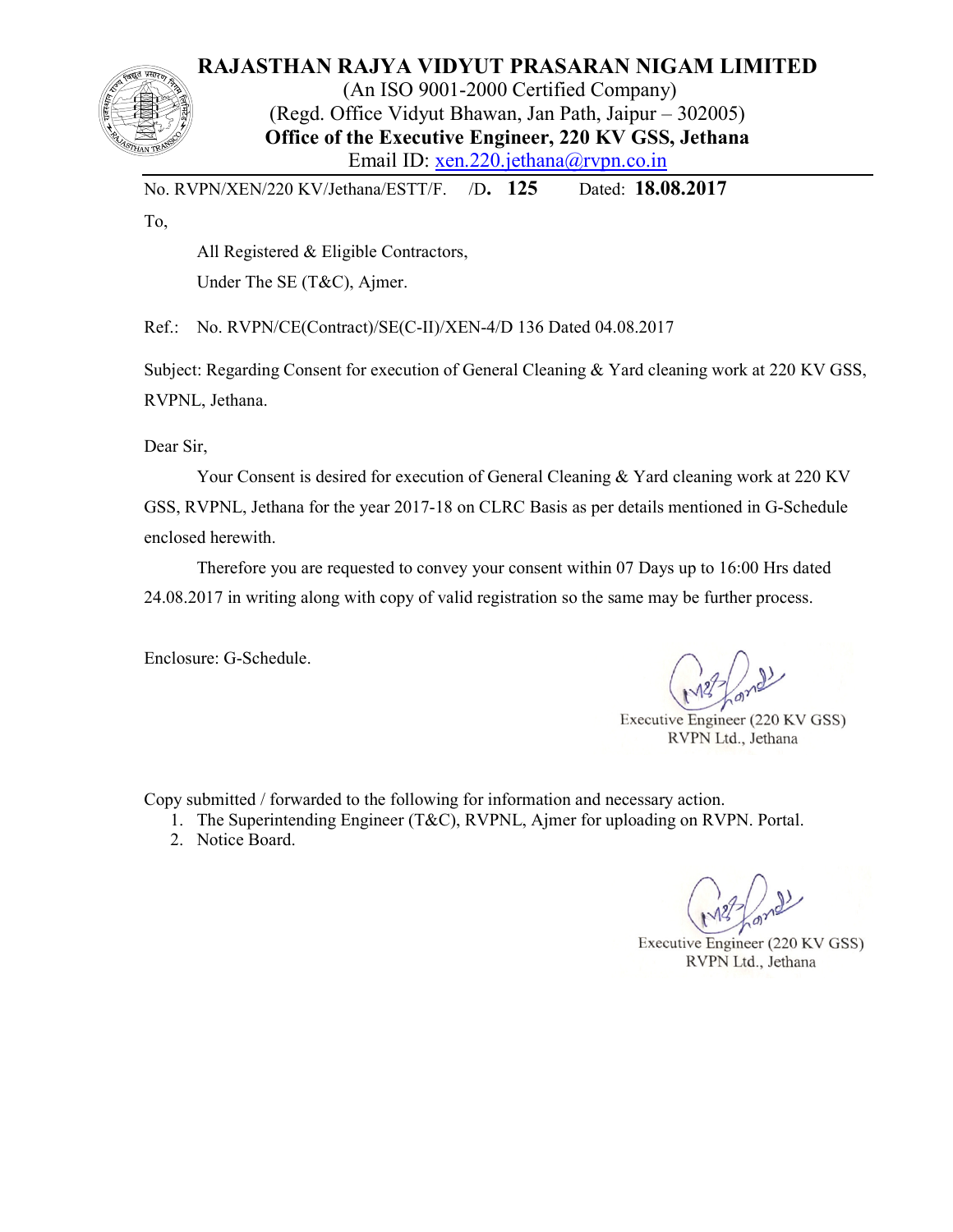

## RAJASTHAN RAJYA VIDYUT PRASARAN NIGAM LTD. OFFICE OF THE EXECUTIVE ENGINEER 220 KV GSS JETHANA **G' SCHEDULE**

NAME OF WORK :- CLEANING WORKS OF YARD & GENERAL CLEANING OF CONTROL ROOM, REST HOUSE, PLCC ROM & ASSOCIATED AREA AT 220 KV GSS JETHANA FOR THE PERIOD 01-09-2017 TO 31-10-2017 (For 61 Days).

G-Schedule based on the BSR for Construction works of Sub-stations and Maintenance works of Sub-stations & Lines on Labour contract basis (Effective from 1-01-2011), published by RVPNL Jaipur vide letter no. RVPN/SE(SSPC)/XEN(TK)/BSR/A 1/D.21/Jaipur/Dtd. 04-04-2011 & CLRC rates issued vide letter no. RVPN/SE/SSPC/TK/A.1/TN-2975/CLRC/D.501 Dated :- 24/05/13

| <b>BSR No.</b> | <b>Description</b>                                                                                                                                                                                                                                                                                                                                                                                                                                                                                                                                                                                                                                                                                                                                                                                                                                                                                          | <b>Quantity in</b><br>(Sq.Mtr.) | Rate in (Rupees)             | Unit             | Frea                    | <b>Total Quantity</b><br>in (Sq. Mtr.) | Amount  | <b>BSR</b><br>Above | Total<br>Amount |
|----------------|-------------------------------------------------------------------------------------------------------------------------------------------------------------------------------------------------------------------------------------------------------------------------------------------------------------------------------------------------------------------------------------------------------------------------------------------------------------------------------------------------------------------------------------------------------------------------------------------------------------------------------------------------------------------------------------------------------------------------------------------------------------------------------------------------------------------------------------------------------------------------------------------------------------|---------------------------------|------------------------------|------------------|-------------------------|----------------------------------------|---------|---------------------|-----------------|
| 1.0            | सामान्य सफाई कार्य                                                                                                                                                                                                                                                                                                                                                                                                                                                                                                                                                                                                                                                                                                                                                                                                                                                                                          |                                 |                              |                  |                         |                                        |         |                     |                 |
| 1.1            | कार्या का विवरण .<br>ग्रिड सब स्टेशन परिसर के कार्यालय, नियन्त्रण कक्ष, बरामदों, विश्राम कक्ष, सीढ़ियाँ, पी.एल.सी.सी. कक्ष, बैटरी कक्ष,<br>विश्राम गृह आदि में झाडू से सफाई करना व फिनायल का पौंछा लगाने का कार्य<br>नियन्त्रण कक्ष समेत सभी कमरों के दरवाजों व खिड़कियों (मय शीशे) आदि की सफाई ।<br>समस्त शौचालय व मुत्रालय में फिनायल/रसायन का प्रयोग करते हुए सफाई एवं धुलाई का कार्य ।<br>नियन्त्रण कक्ष अन्य सभी कक्षों की छत, खिड़की, कोने आदि में लगे जाले आदि की सफाई ।<br>उपरोक्त परिसर में कूड़ादानों (डस्टबिनों) को खाली करना ।<br>समस्त निकाले गए कचरे को ग्रिड़ सब स्टेशन परिसर से बाहर प्रभारी अधिकारी द्वारा निर्धारित स्थान पर डालना ।<br>।नोट ≔<br>1 सफाई कार्य हेतु झाडू, पौंछे, डस्टर, आवश्यक उपकरण आदि ठेकेदार को स्वयं की लागत पर लाने होंगे ।<br>2 अन्य सफाई का सामान जैस फिनायल, फिनायल गोली, रसायत आदि विभाग द्वारा देय होंगे ।<br>3 भुगतान फर्श क्षेत्रफल के आधार पर किया जायेगा । | 444.00                          | 19.00<br>प्रति 100 वर्ग मीटर | 100<br>वर्ग मीटर | प्रति दिन<br>61         | 27084.00<br>वर्ग मीटर                  | 5145.96 | 60%                 | 8233.54         |
| 1.2            | नियन्त्रण कक्ष से  मुख्य द्वार तक सड़क व अन्य सड़के एवं इनके दोनों और छोड़ी गई खाली जगह की झाडू द्वारा सफाई<br>। समस्त निकाले गए कचरे को ग्रिड़ सब स्टेशन परिसर से बाहर प्रभारी अधिकारी द्वारा निर्धारित  स्थान पर डालना ।<br>सफाई कार्य हेतु झाडू एवं आवश्यक उपकरण ठेकेदार को स्वयं की लागत पर लाने होंगे ।                                                                                                                                                                                                                                                                                                                                                                                                                                                                                                                                                                                                | 650.00                          | 3.60<br>प्रति 100 वर्ग मीटर  | 100<br>वर्ग मीटर | प्रति दिन<br>61         | 39650.00                               | 1427.40 | 60%                 | 2283.84         |
| 1.3            | यार्ड के अन्दर की सड़क, निरीक्षण पथ, ट्रेंच कवर व फाउण्डेशन आदि की झाडू द्वारा सफाई । समस्त निकाले गए कचरे<br>को ग्रिड सब स्टेशन परिसर से बाहर प्रभारी अधिकारी द्वारा निर्धारित स्थान पर डालना । सफाई कार्य हेतु झाडू एवं<br>आवश्यक उपकरण ठेकेदार को स्वयं की लागत पर लाने होंगे                                                                                                                                                                                                                                                                                                                                                                                                                                                                                                                                                                                                                            | 9780.00                         | 4.00<br>प्रति 100 वर्ग मीटर  | 100<br>वर्ग मीटर | साप्ताहिक<br>8          | 78240.00                               | 3129.60 | 60%                 | 5007.36         |
| 1.4            | नियन्त्रण कक्ष, विश्राम गृह व अन्य कार्यालय परिसर के ऊपर की छत व बरसाती नालों की सफाई । समस्त निकाले गए<br>कचरे को ग्रिड़ सब स्टेशन परिसर से बाहर प्रभारी अधिकारी द्वारा निर्धारित) स्थान पर डालना । सफाई कार्य हेतु झाडू<br>एवं आवश्यक उपकरण ठेकेदार को स्वयं की लागत पर लाने होंगे                                                                                                                                                                                                                                                                                                                                                                                                                                                                                                                                                                                                                        | 495.00                          | 3.60<br>प्रति 100 वर्ग मीटर  | 100<br>वर्ग मीटर | मासिक<br>$\overline{2}$ | 990.00                                 | 35.64   | 60%                 | 57.02           |

 $\angle a^{\prime}$ 

Assistant Engineer (M) 220 KV GSS, RRVPNL, Jethana

Executive Engineer (220 KV GSS) RVPN Ltd., Jethana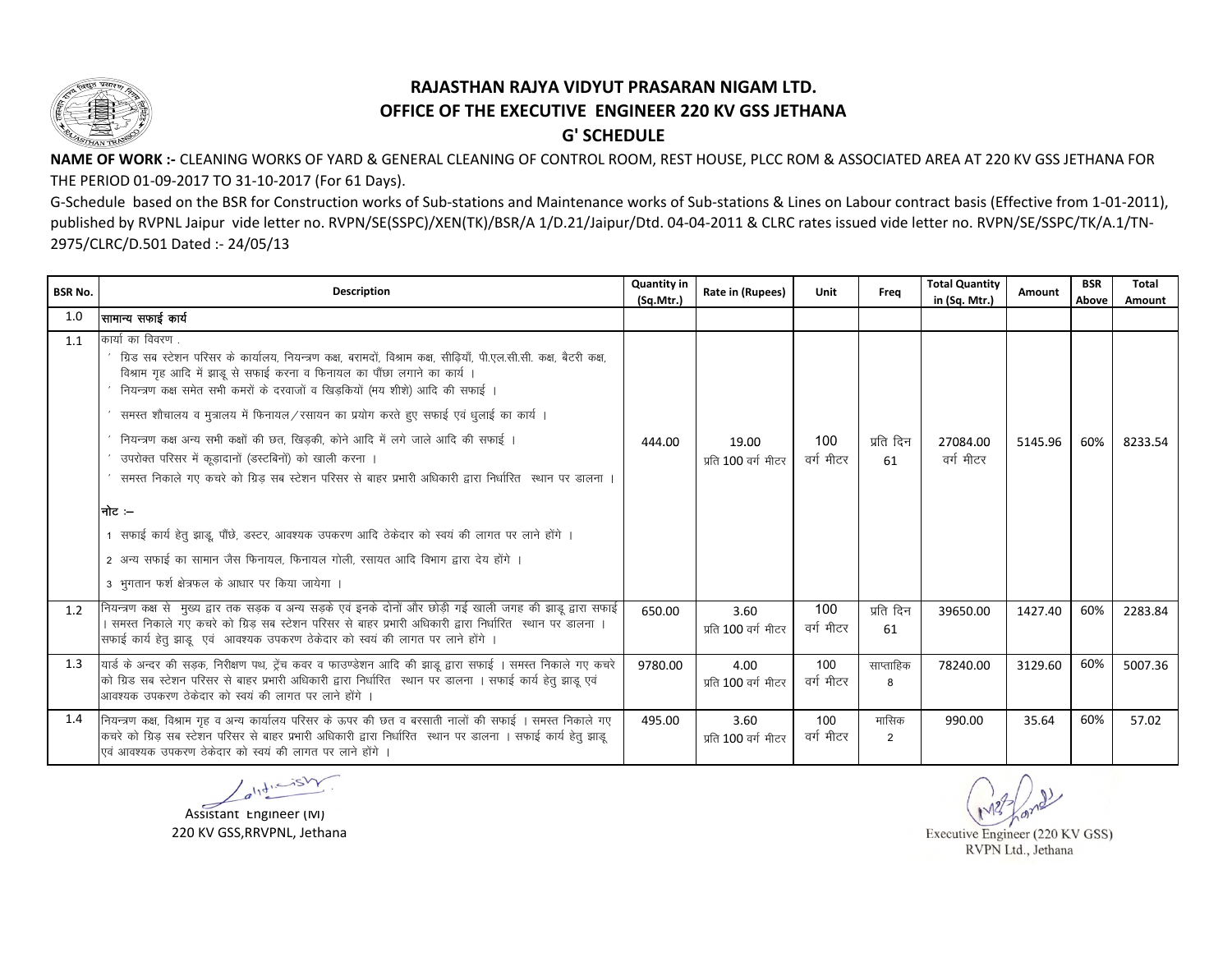| <b>BSR No.</b>         | <b>Description</b>                                                                                                                                                                                                                                                                                                                                                                                    | <b>Quantity in</b><br>(Sq.Mtr.) | Rate in (Rupees)              | Unit             | Frea         | <b>Total Quantity</b><br>in (Sq. Mtr.) | Amount   | <b>BSR</b><br>Above | Total<br>Amount |
|------------------------|-------------------------------------------------------------------------------------------------------------------------------------------------------------------------------------------------------------------------------------------------------------------------------------------------------------------------------------------------------------------------------------------------------|---------------------------------|-------------------------------|------------------|--------------|----------------------------------------|----------|---------------------|-----------------|
| 1.5                    | केबल ट्रेंचो के कवर हटाकर अन्दर से सफाई करना व समस्त निकाले गए कचरे को ग्रिड सब स्टेशन परिसर से बाहर<br>प्रभारी अधिकारी द्वारा निर्धारित स्थान पर डालना व केबल पुनः व्यवस्थित कर ट्रेंच कवर वापिस लगाना । सफाई कार्य हेतु<br>झाडू एवं आवश्यक उपकरण ठेकेदार को स्वयं की लागत पर लाने होंगे ।                                                                                                           |                                 |                               |                  |              |                                        |          |                     |                 |
|                        | अ) 0.6 मीटर तक गहराई की ट्रेंच ।                                                                                                                                                                                                                                                                                                                                                                      | 310.00                          | 2.90<br>प्रति रनिंग मीटर      | रनिंग मीटर       | अर्ध वार्षिक | 310.00                                 | 899.00   | 60%                 | 1438.40         |
|                        | ब) 0.6 मीटर से 1.2 मीटर तक गहराई की ट्रेंच ।                                                                                                                                                                                                                                                                                                                                                          | 1363.00                         | 4.50<br>प्रति रनिंग मीटर      | रनिंग मीटर       | अर्ध वार्षिक | 1363.00                                | 6133.50  | 60%                 | 9813.60         |
| 1.6                    | ग्रिड़ सब स्टेशन के स्विच यार्ड में जंगली घास, कॉटेदार झाड़ियॉ, जंगली पेड़ पौधों आदि जड़ से उखाड़कर सम्पूर्ण सफाई<br>का कार्य व इस कार्य के लिए जो ग्रेवल अव्यवस्थित की गई हो उसे पुनः व्यवस्थित करना । समस्त निकाले गए कचरे को<br>ग्रिड़ सब स्टेषन परिसर से बाहर प्रभारी अधिकारी द्वारा निर्धारित स्थान पर डालना । सफाई कार्य हेतु झाडू एवं आवश्यक<br>उपकरण ठेकेदार को स्वयं की लागत पर लाने होंगे । |                                 |                               |                  |              |                                        |          |                     |                 |
|                        | 3] ग्रेवल्ड क्षेत्र (समस्त ग्रेवल हटाना व पुनः लगाना इस कार्य में शामिल नही है।)                                                                                                                                                                                                                                                                                                                      | 24128.00                        | 137.00<br>प्रति 100 वर्ग मीटर | 100<br>वर्ग मीटर | अर्ध वार्षिक | 24128.00                               | 33055.36 | 60%                 | 52888.58        |
|                        | ब ) अनग्रेवल्ड क्षेत्र                                                                                                                                                                                                                                                                                                                                                                                | 2400.00                         | 89.00<br>प्रति 100 वर्ग मीटर  | 100<br>वर्ग मीटर | अर्ध वार्षिक | 2400.00                                | 2136.00  | 60%                 | 3417.60         |
| <b>TOTAL</b>           |                                                                                                                                                                                                                                                                                                                                                                                                       |                                 |                               |                  |              |                                        |          |                     | 83139.94        |
| <b>TOTAL Round off</b> |                                                                                                                                                                                                                                                                                                                                                                                                       |                                 |                               |                  |              |                                        |          | 83140.00            |                 |

(Rupees Forty Three Thousand Seven Hundred and Ninty Two Only)

Terms & conditions:-

- The Rates are inclusive of all taxes / charges.  $\mathbf{1}$
- Area of work shall be measured by the officer in charge of the work.  $\overline{2}$
- Payment shall be made only after satisfactory completion of work.  $\mathbf{3}$
- Acid, phenyl and any Chemicals required for the cleaning shall be supplied by the Nigam.  $\overline{4}$
- Contractor himself shall be responsible for any accident happened during the work. 5
- All brooms, dusters, mops etc. shall be provided by the contractor himself. 6
- $\overline{7}$ After cleaning all the wastage, garbage etc. shall have to be disposed of out side the GSS boundary as decided by the work in charge officer.
- 8 All T&P etc. shall be provided by the contractor himself.

 $\sqrt{a^{11}\frac{d^{11}-154\gamma}{d^{11}}}.$ 

Assistant Engineer (M) 220 KV GSS, RRVPNL, Jethana

Executive Engineer (220 KV GSS)

RVPN Ltd., Jethana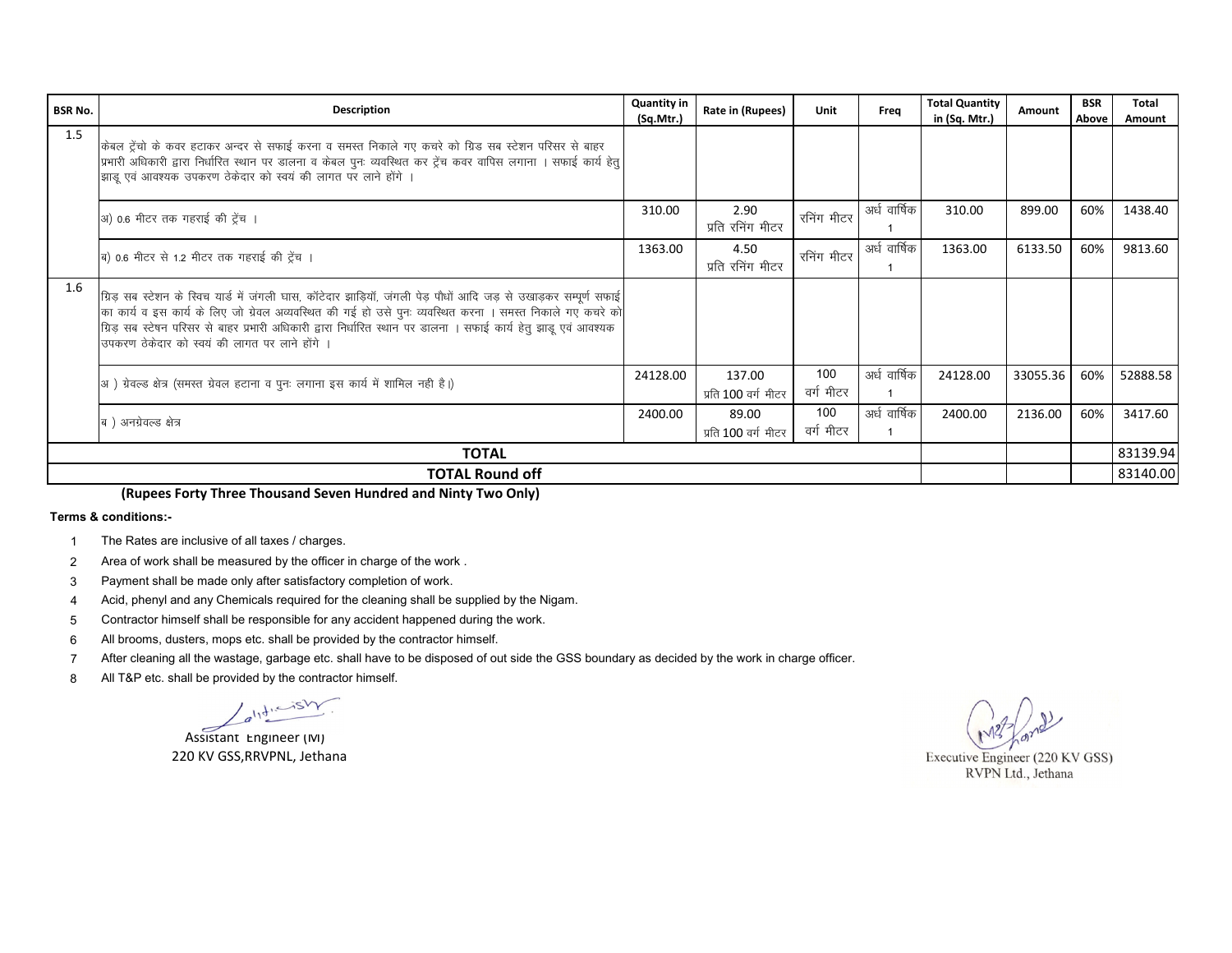# **RAJASTHAN RAJYA VIDYUT PRASARAN NIGAM LIMITED**

(An ISO 9001-2000 Certified Company) (Regd. Office Vidyut Bhawan, Jan Path, Jaipur – 302005) **Office of the Assistant Engineer, 132 KV GSS, Masuda**  Email ID: aen.132.masuda@rvpn.co.in

No. RVPN/XEN/132 KV/Masuda/ESTT/F. /D**. 73** Dated: **18.08.2017**

To,

All Registered & Eligible Contractors,

Under The SE (T&C), RVPNL, Ajmer.

Ref.: No. RVPN/CE(Contract)/SE(C-II)/XEN-4/D 136 Dated 04.08.2017

Subject: Regarding Consent for execution of General Cleaning & Yard cleaning work at 132KV GSS, RVPNL, Masuda.

Dear Sir,

Your Consent is desired for execution of General Cleaning & Yard cleaning work at 132KV GSS, RVPNL, Masuda for the year 2017-18 on CLRC Basis as per details mentioned in G-Schedule enclosed herewith.

 Therefore you are requested to convey your consent within 07 Days up to 16:00 Hrs dated 24.08.2017 in writing along with copy of valid registration so the same may be further process.

Sandeep

Enclosure: G-Schedule.

 Assistant Engineer (132 KV GSS) RVPN Ltd . ,Masuda

Copy submitted / forwarded to the following for information and necessary action.

- 1. The Superintending Engineer (T&C), RVPNL, Ajmer for uploading on RVPN. Portal.
- 2. Notice Board.

Sandeep

 Assistant Engineer (132 KV GSS) RVPN Ltd . ,Masuda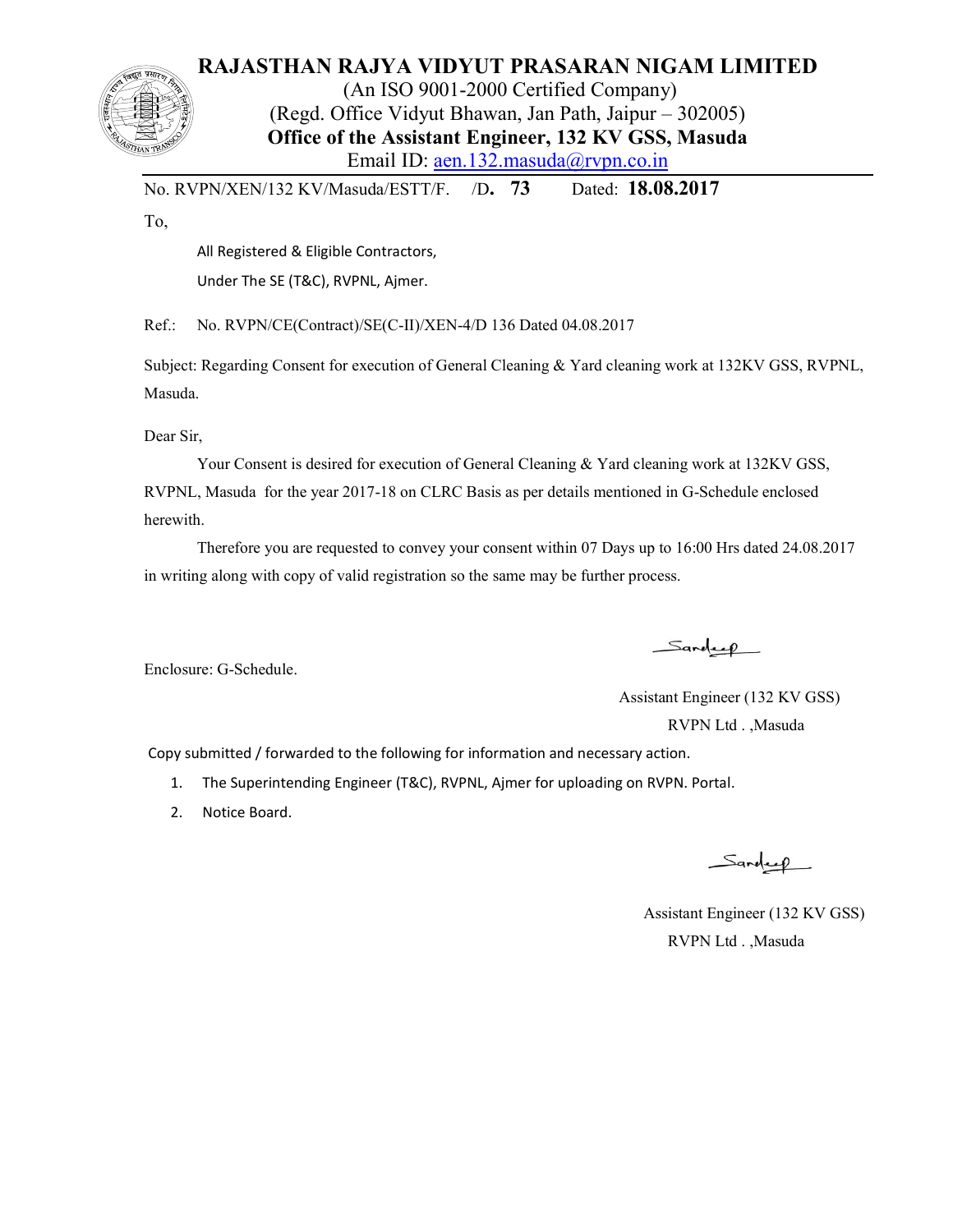.

### **RAJASTHAN RAJYA VIDYUT PRASARAN NIGAM LTD.**

### **OFFICE OF THE EXECUTIVE ENGINEER 132 KV GSS MASUDA**

## **G' SCHEDULE**

**NAME OF WORK :-** CLEANING WORKS OF YARD & GENERAL CLEANING OF CONTROL ROOM, REST HOUSE, PLCC ROM & ASSOCIATED AREA AT 132 KV GSS MASUDA FOR THE PERIOD 01-09-2017 TO 31-10-2018 (For 61 Days).

G-Schedule based on the BSR for Construction works of Sub-stations and Maintenance works of Sub-stations & Lines on Labour contract basis (Effective from 1-01- 2011), published by RVPNL Jaipur vide letter no. RVPN/SE(SSPC)/XEN(TK)/BSR/A 1/D.21/Jaipur/Dtd. 04-04-2011 & CLRC rates issued vide letter no. RVPN/SE/SSPC/TK/A.1/TN-2975/CLRC/D.501 Dated :- 24/05/13

| <b>Description</b>                                                                                                                                                                                                                                                                                                                                                                                                                                                                                                                                                                                                                                                                                                                                                                                                                                                                                         | <b>Quantity in</b><br>(SqMtr.)                                                                         | Rate in (Rupees)                                                                                        | Unit             | Frea            | <b>Total</b><br><b>Quantity in</b><br>(Sq. Mtr.) | Amount  | <b>BSR</b><br>Above | <b>Total</b><br>Amount |
|------------------------------------------------------------------------------------------------------------------------------------------------------------------------------------------------------------------------------------------------------------------------------------------------------------------------------------------------------------------------------------------------------------------------------------------------------------------------------------------------------------------------------------------------------------------------------------------------------------------------------------------------------------------------------------------------------------------------------------------------------------------------------------------------------------------------------------------------------------------------------------------------------------|--------------------------------------------------------------------------------------------------------|---------------------------------------------------------------------------------------------------------|------------------|-----------------|--------------------------------------------------|---------|---------------------|------------------------|
| सामान्य सफाई कार्य                                                                                                                                                                                                                                                                                                                                                                                                                                                                                                                                                                                                                                                                                                                                                                                                                                                                                         |                                                                                                        |                                                                                                         |                  |                 |                                                  |         |                     |                        |
| कार्या का विवरण<br>ग्रिड सब स्टेशन परिसर के कार्यालय, नियन्त्रण कक्ष, बरामदों, विश्राम कक्ष, सीढ़ियाँ, पी.एल.सी.सी. कक्ष, बैटरी कक्ष,<br>विश्राम गृह आदि में झाडू से सफाई करना व फिनायल का पौंछा लगाने का कार्य ।<br>नियन्त्रण कक्ष समेत सभी कमरों के दरवाजों व खिड़कियों (मय शीशे) आदि की सफाई ।<br>समस्त शौचालय व मुत्रालय में फिनायल/रसायन का प्रयोग करते हुए सफाई एवं धुलाई का कार्य ।<br>नियन्त्रण कक्ष अन्य सभी कक्षों की छत, खिड़की, कोने आदि में लगे जाले आदि की सफाई ।<br>उपरोक्त परिसर में कूड़ादानों (डस्टबिनों) को खाली करना ।<br>समस्त निकाले गए कचरे को ग्रिड़ सब स्टेशन परिसर से बाहर प्रभारी अधिकारी द्वारा निर्धारित  स्थान पर डालना<br>नोिट ≔<br>1 सफाई कार्य हेतु झाडू, पौंछे, डस्टर, आवश्यक उपकरण आदि ठेकेदार को स्वयं की लागत पर लाने होंगे ।<br>2 अन्य सफाई का सामान जैस फिनायल, फिनायल गोली, रसायत आदि विभाग द्वारा देय होंगे ।<br>3 भुगतान फर्श क्षेत्रफल के आधार पर किया जायेगा । | 360.00<br>वर्ग मीटर                                                                                    | 19.00<br>प्रति 100 वर्ग मीटर                                                                            | 100<br>वर्ग मीटर | प्रति दिन<br>61 | 21960.00<br>वर्ग मीटर                            | 4172.40 | 60%                 | 6675.84                |
| सफाई । समस्त निकाले गए कचरे को ग्रिड़ सब स्टेशन परिसर से बाहर प्रभारी अधिकारी द्वारा निर्धारित स्थान पर<br>डालना । सफाई कार्य हेतु झाडू एवं आवश्यक उपकरण ठेकेदार को स्वयं की लागत पर लाने होंगे ।                                                                                                                                                                                                                                                                                                                                                                                                                                                                                                                                                                                                                                                                                                          | 920.00<br>वर्ग मीटर                                                                                    | 3.60<br>प्रति 100 वर्ग मीटर                                                                             | 100<br>वर्ग मीटर | प्रति दिन<br>61 | 56120.00                                         | 2020.32 | 60%                 | 3232.51                |
| यार्ड के अन्दर की सड़क, निरीक्षण पथ, ट्रेंच कवर व फाउण्डेशन आदि की झाडू द्वारा सफाई । समस्त निकाले गए<br>कचरे को ग्रिड सब स्टेशन परिसर से बाहर प्रभारी अधिकारी द्वारा निर्धारित) स्थान पर डालना । सफाई कार्य हेतु झाडू<br>एवं आवश्यक उपकरण ठेकेदार को स्वयं की लागत पर लाने होंगे                                                                                                                                                                                                                                                                                                                                                                                                                                                                                                                                                                                                                          | 2655.00<br>वर्ग मीटर                                                                                   | 4.00<br>प्रति 100 वर्ग मीटर                                                                             | 100<br>वर्ग मीटर | साप्ताहिक<br>8  | 21240.00                                         | 849.60  | 60%                 | 1359.36                |
| कचरे को ग्रिड़ सब स्टेशन परिसर से बाहर प्रभारी अधिकारी द्वारा निर्धारित) स्थान पर डालना । सफाई कार्य हेतु झाडू<br>एवं आवश्यक उपकरण ठेकेदार को स्वयं की लागत पर लाने होंगे                                                                                                                                                                                                                                                                                                                                                                                                                                                                                                                                                                                                                                                                                                                                  | 440.00<br>वर्ग मीटर                                                                                    | 3.60<br>प्रति 100 वर्ग मीटर                                                                             | 100<br>वर्ग मीटर | मासिक<br>2      | 880.00                                           | 31.68   | 60%                 | 50.69                  |
|                                                                                                                                                                                                                                                                                                                                                                                                                                                                                                                                                                                                                                                                                                                                                                                                                                                                                                            | नियन्त्रण कक्ष से  मुख्य द्वार तक सड़क व अन्य सड़के एवं इनके दोनों और छोड़ी गई खाली जगह की झाडू द्वारा | नियन्त्रण कक्ष, विश्राम गृह व अन्य कार्यालय परिसर के ऊपर की छत व बरसाती नालों की सफाई । समस्त निकाले गए |                  |                 |                                                  |         |                     |                        |

RRVPNL, Masuda Assistant Engineer (132 KV GSS)